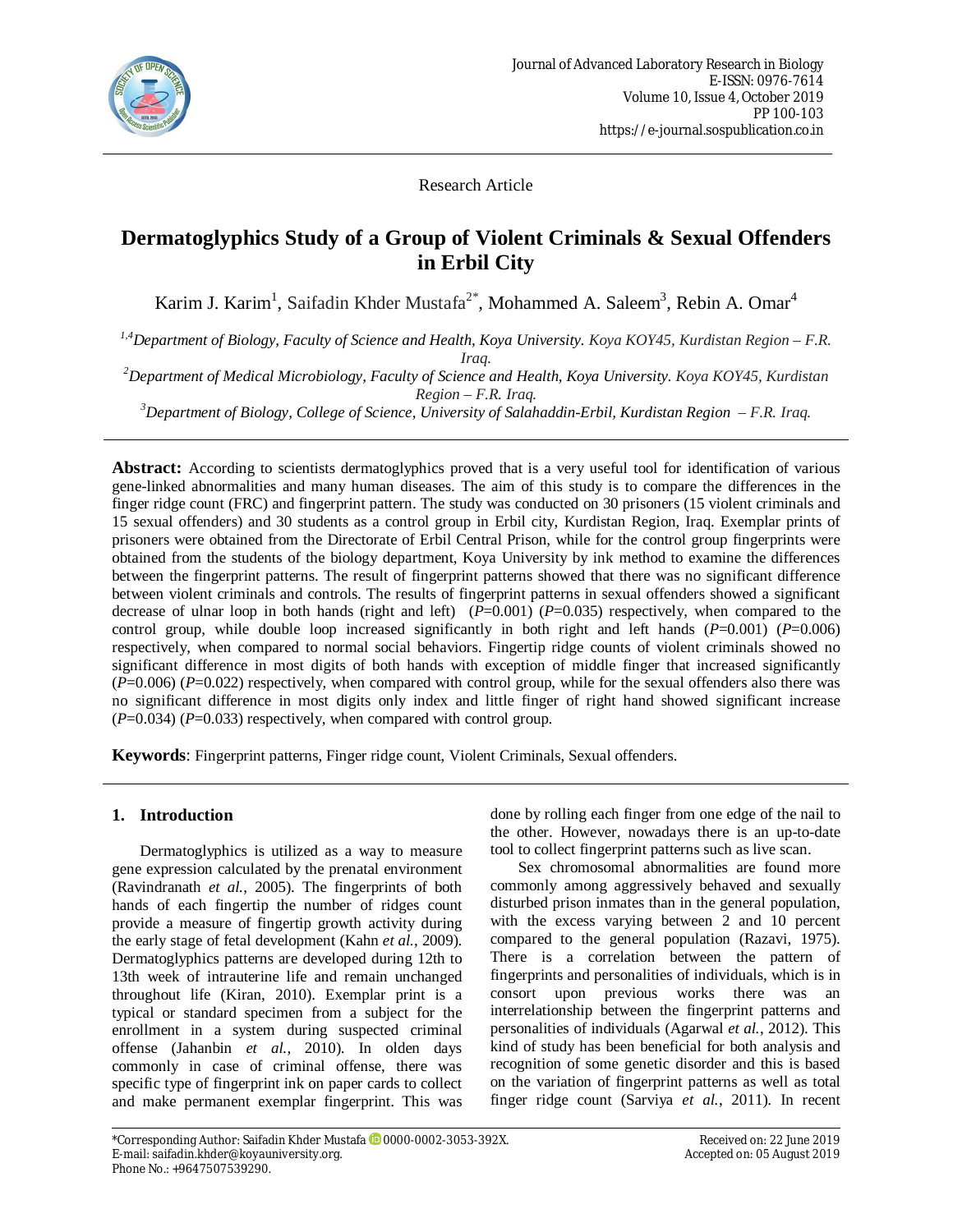years, interest in the medical application of dermatoglyphic analysis has increased among the clinicians (Andani *et al.*, 2012; Pal *et al.*, 2013). There is no documented work concerning dermatoglyphics in criminal behaviors and sexual offenders in Kurdistan Region (KRG).

The aim of this research is to initiate the dermatoglyphics patterns as well as parameter values of asocial behaviors in Erbil city, Kurdistan region, North of Iraq.

### **2. Materials and Methods**

In the present study, 30 exemplar prints (15 violent criminals and 15 sexual offenders) were selected as test group in Directorate of Central Prison in Erbil city, also 30 students were selected as control group. The control groups were above 20 years of age and there was no significant personal social behavior. For obtaining fingerprints from control group, modified Purvis-Smith ink method was applied to record the fingertip patterns (ulnar loop, radial loop, double loop, pocket loop, arch and whorl) as shown in Fig. (1) and finger ridge counts (FRCs). Fingers were soaked and pressed on normal A4 paper. Only understandable and clear prints were categorized into digital patterns whorls, arches and loops, as well as ridge counting, were performed using a hand lens. Each fingerprint was counted autonomously by two observers. Our data was analyzed statistically using the student's t-test for each sample which appropriates for FRC. According to *P*-value (<0.05), there were significant differences.

# **3. Results and Discussion**

The formation of dermal ridges takes place in the fetus during the third month of the intrauterine life as a result of the physical and the topological growth forces (Cummins & Midlo, 1926). The dermal ridges and the configuration which is once formed are not affected by age, development and environmental changes in postnatal life and therefore have the potential to predict various genetic and acquired disorders with a genetic influence (Bhu and Gupta, 1981).

The present study was aimed to evaluate dermatoglyphic differences in fingertip patterns in asocial behaviors and normal behavior controls. The distribution of fingertip patterns revealed in table (1) of violent criminals shows no significance difference in all patterns of both hands. In principle, some peculiarities in the frequencies and morphological characteristics of dermatoglyphics may be expected in all kinds of disorders associated with early embryological deviations in the organogenesis. The dermal and epidermal structures throughout embryogenesis develop

from the ectodermal layer, it likes acceptable to study their differentiation as indication of a morphogenetic disturbance in the nervous system (Gustavson *et al.*, 1994).

From the results of our study, it appears that dermatoglyphic patterns in violent criminals do not differ significantly from those in normal controls. Thus the asocial behavior of this group may possibly be attributable to environmental factors - either single or multifactorial, rather than early prenatal genetic or nongenetic influences on the development of the central nervous system. Table (2) shows significant decrease of ulnar loop in sexual offenders in both right and left hands (*P*=0.001) (*P*=0.035) respectively, when compared to the control group, while double loop increased significantly in both right and left hands (*P*=0.001) (*P*=0.006) respectively, when compared to normal social behaviors, this is agreed with Gustavson *et al.*, 1994 study that ulnar loops decreased significantly in sexual offenders, when compared with control groups, while whorls increased significantly in sexual offenders (Bhu and Gupta, 1994).

The observed differences in the frequencies of dermatoglyphic types in our study of sexual offenders compared with normal individuals may indicate early prenatal pathological influence on the ectodermal development, as of the central nervous system in sexual offenders. Table (3) shows FRC for each digit of right and left hands of violent criminals and control group that showed no significant difference in all fingers except middle finger of right and left hand that increased significantly (*P*=0.006) (*P*=0.022) respectively. In the case of FRC of sexual offenders in table (4) showed no significant difference in all digits of left hand, while index and little finger of right hand showed significant increase (*P*=0.034) (*P*=0.033) respectively in finger ridge count when compared with control groups.

Characteristic of the study group of sexual delinquents in this investigation is the reduced and increased number of ulnar loops and whorl-pattern respectively (Ghodsi *et al.*, 2012), who found more whorls in fingers of German and Danish noncriminals than in sexual criminals. The result of this study asserts the gravity of a very rigorous collection of the samples to be tested and the requirement to compare with normal material.

It demonstrates to be huge argument among scientists; this is due to small amount of sample size chosen, incomplete diagnoses and statistical errors. To conclude, though dermatoglyphics generally do not play any major role in diagnosis of asocial behaviors, it can serve as a ready screener to select individuals from a larger population for further investigations to confirm or rule out asocial behaviors.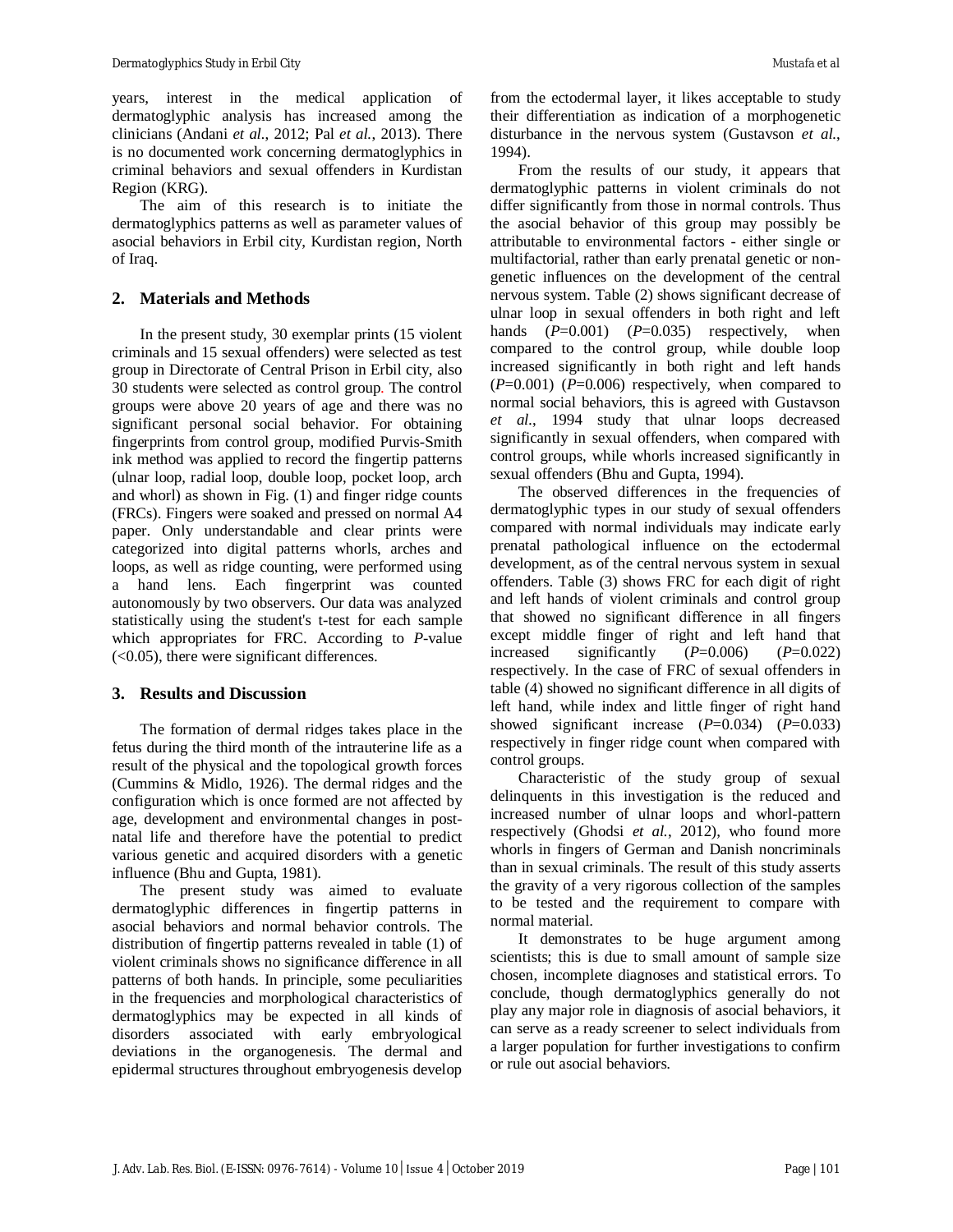

**Fig. (1): Basic Human Finger Print Patterns.**

|  |  |  |  |  | Table (1): Comparison of distribution of fingertip patterns in violent criminals and controls (Mean $\pm$ S.E). |  |  |
|--|--|--|--|--|-----------------------------------------------------------------------------------------------------------------|--|--|
|  |  |  |  |  |                                                                                                                 |  |  |
|  |  |  |  |  |                                                                                                                 |  |  |
|  |  |  |  |  |                                                                                                                 |  |  |

| <b>Patterns</b>    |                 | <b>Right Hand</b> |         | Left Hand       |               |         |  |
|--------------------|-----------------|-------------------|---------|-----------------|---------------|---------|--|
|                    | Controls        | Criminals         | P-Value | Controls        | Criminals     | P-Value |  |
| Ulnar Loop         | $2.70 \pm 0.30$ | $2.73 + 0.27$     | 0.580   | $2.56 \pm 0.30$ | $3.00 + 0.24$ | 0.424   |  |
| <b>Radial Loop</b> | $0.23 + 0.09$   | $0.20 + 0.07$     | 0.481   | $0.33 + 0.13$   | $0.13 + 0.06$ | 0.513   |  |
| Double Loop        | $0.26 \pm 0.09$ | $0.40 + 0.11$     | 0.124   | $0.33 + 0.11$   | $0.53 + 0.11$ | 0.308   |  |
| <b>Pocked Loop</b> | $0.06 \pm 0.04$ | $0.33 + 0.08$     | 0.052   | $0.20 + 0.08$   | $0.53 + 0.13$ | 0.110   |  |
| Arch               | $0.26 \pm 0.12$ |                   | 0.152   | $0.33 + 0.16$   |               | 0.152   |  |
| <b>Whorls</b>      | $1.43 + 0.30$   | $1.33 + 0.28$     | 0.194   | $1.26 \pm 0.27$ | $0.80 + 0.24$ | 0.342   |  |

**Table (2): Comparison of distribution of fingertip patterns in sexual offenders and controls (Mean ± S.E).**

| <b>Patterns</b>    |                 | <b>Right Hand</b> |         | Left Hand       |                  |         |  |
|--------------------|-----------------|-------------------|---------|-----------------|------------------|---------|--|
|                    | Controls        | Sexual Offenders  | P-Value | Controls        | Sexual Offenders | P-Value |  |
| Ulnar Loop         | $2.70 \pm 0.30$ | $0.93 + 0.21$     | 0.001   | $2.56 \pm 0.30$ | $1.53 + 0.17$    | 0.035   |  |
| <b>Radial Loop</b> | $0.23 + 0.09$   | $0.06 + 0.04$     | 0.367   | $0.33 + 0.13$   | $0.13 + 0.09$    | 0.367   |  |
| Double Loop        | $0.26 \pm 0.09$ | $1.33 + 0.25$     | 0.001   | $0.33 + 0.11$   | $1.33 + 0.24$    | 0.006   |  |
| <b>Pocked Loop</b> | $0.06 + 0.04$   | $0.66 + 0.22$     | 0.057   | $0.20 + 0.08$   | $0.66 \pm 0.17$  | 0.073   |  |
| Arch               | $0.26 \pm 0.12$ |                   | 0.152   | $0.33 + 0.16$   | $0.06 \pm 0.04$  | 0.368   |  |
| <b>Whorls</b>      | $1.43 \pm 0.30$ | $2.00 + 0.23$     | 0.157   | $1.26 \pm 0.27$ | $1.26 \pm 0.17$  | 0.615   |  |

**Table (3): Comparison of distribution of F.R.C of right and left hand of violent criminals and controls. (Mean ± S.E).**

|                |                  | <b>Right Hand</b> |         | Left Hand        |                   |         |  |
|----------------|------------------|-------------------|---------|------------------|-------------------|---------|--|
| <b>Fingers</b> | Controls         | Violent criminals | P-Value | Controls         | Violent criminals | P-Value |  |
| <b>Thumb</b>   | $16.53 + 0.92$   | $19.26 + 0.91$    | 0.847   | $15.20 \pm 0.80$ | $19.26 + 1.76$    | 0.335   |  |
| Index          | $9.13 \pm 1.03$  | $14.26 + 1.23$    | 0.235   | $9.66 + 1.08$    | $14.26 + 1.23$    | 0.200   |  |
| Middle         | $10.66 + 1.07$   | $13.06 + 0.76$    | 0.006   | $10.73 + 1.09$   | $13.06 + 0.76$    | 0.022   |  |
| Ring           | $13.96 \pm 0.93$ | $15.00 + 1.13$    | 0.855   | $13.30 + 0.92$   | $15.00 \pm 1.13$  | 0.603   |  |
| Little         | $11.03 + 0.61$   | $12.06 \pm 0.94$  | 0.681   | $12.26 \pm 0.73$ | $12.06 + 0.94$    | 1.000   |  |

**Table (4): Comparison of distribution of F.R.C of right and left hand of sexual offenders and controls (Mean ± S.E).**

| <b>Fingers</b> |                  | <b>Right Hand</b> |         | <b>Left Hand</b> |                  |         |  |
|----------------|------------------|-------------------|---------|------------------|------------------|---------|--|
|                | Controls         | Sexual offenders  | P-Value | Controls         | Sexual offenders | P-Value |  |
| Thumb          | $16.53 \pm 0.92$ | $19.06 \pm 1.27$  | 0.635   | $15.20 \pm 0.80$ | $15.40 \pm 1.40$ | 0.543   |  |
| Index          | $9.13 + 1.03$    | $15.13 \pm 0.86$  | 0.034   | $9.66 \pm 1.08$  | $13.53 \pm 1.39$ | 0.446   |  |
| <b>Middle</b>  | $10.66 \pm 1.07$ | $14.06 \pm 1.59$  | 0.871   | $10.73 \pm 1.09$ | $13.66 \pm 1.22$ | 0.242   |  |
| Ring           | $13.96 \pm 0.93$ | $16.00 \pm 1.10$  | 0.566   | $13.30 + 0.92$   | $15.33 \pm 0.87$ | 0.059   |  |
| Little         | $11.03 \pm 0.61$ | $15.13 \pm 1.35$  | 0.033   | $12.26 \pm 0.73$ | $14.93 \pm 1.24$ | 0.569   |  |